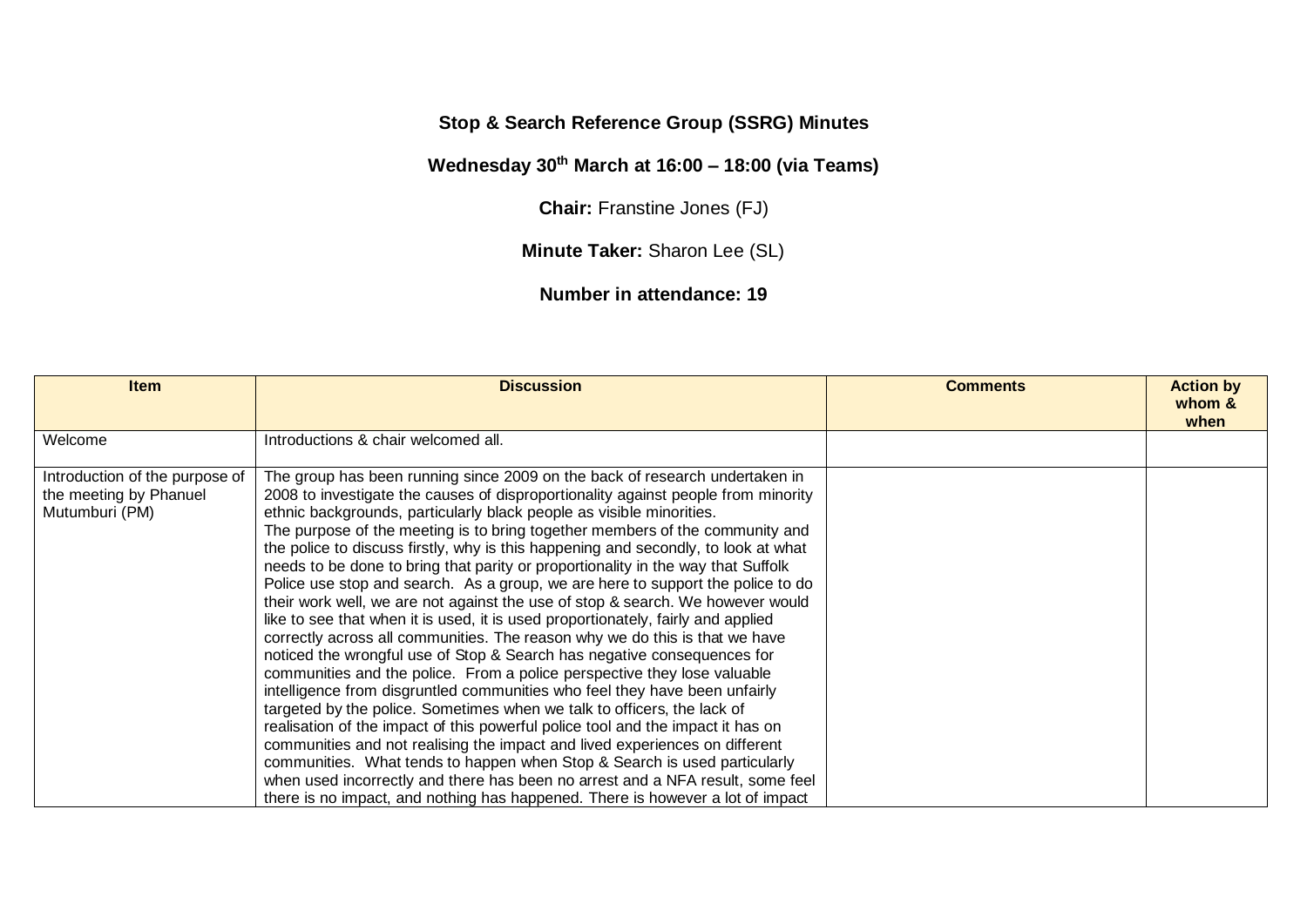|                         | that does happen and what we are trying to bring to these meetings are those<br>lived experiences in terms of those people sharing their experiences of why Stop<br>& Search needs to be applied correctly and how it impacts on those different<br>communities. This is an open public forum for communities share their<br>experiences and for the police to give us their perspective on why they do the<br>things they do. We have an information sharing agreement with the police, we<br>receive the Stop & Search forms prior to this meeting that the team will analyse<br>and identify ones we have concerns about. We will ask questions of the police<br>particularly on the grounds for the search. We will also share some very good<br>forms analysed so that everyone at the meeting can see what a good stop and<br>search look like. |                                                                                                                                                                                                                                                                                                                                                                                                                                                                                                                   |                                                              |
|-------------------------|-------------------------------------------------------------------------------------------------------------------------------------------------------------------------------------------------------------------------------------------------------------------------------------------------------------------------------------------------------------------------------------------------------------------------------------------------------------------------------------------------------------------------------------------------------------------------------------------------------------------------------------------------------------------------------------------------------------------------------------------------------------------------------------------------------------------------------------------------------|-------------------------------------------------------------------------------------------------------------------------------------------------------------------------------------------------------------------------------------------------------------------------------------------------------------------------------------------------------------------------------------------------------------------------------------------------------------------------------------------------------------------|--------------------------------------------------------------|
| <b>Review of Forms:</b> |                                                                                                                                                                                                                                                                                                                                                                                                                                                                                                                                                                                                                                                                                                                                                                                                                                                       |                                                                                                                                                                                                                                                                                                                                                                                                                                                                                                                   |                                                              |
| 265309                  | Stop & Search under the Misuse of Drugs Act - Area the two individuals seen<br>plus they walked away when they saw the police.<br>19.45 is recorded for the stop on 19th November<br>01:41 is recorded for the search on 20th November<br>Why is the time of the search so different from the time the person was<br>stopped?<br>The stop was carried out at 19:45 pm in an ordinarily busy street in Ipswich. The<br>grounds described the subject as not doing much but standing there. What<br>made the officer suspicious of this person? Someone walking away from the<br>police doesn't always show they have done something wrong.                                                                                                                                                                                                             | Police have not had a response from the<br>officer on this form. Police believe the<br>timings reported are an input administrative<br>error.<br>Police will give us a response later.<br>FJ - People do live in these crime hotspot<br>areas, therefore police feel there is detail<br>missing on the grounds on this form, but<br>they will come back to us on that one.<br>PM - What is on that form does not show<br>reasonable grounds for that stop & search,<br>this is not evidenced, or intelligence led | Police to<br>respond to this<br>- before the<br>next meeting |
| 265697                  | Stop & Search under the Misuse of Drugs Act - Area, individual had no<br>reasonable explanation why he was in the area.<br>The grounds for this search are not clear, what were the grounds and were all<br>elements of GOWISELY covered?                                                                                                                                                                                                                                                                                                                                                                                                                                                                                                                                                                                                             | Officer gave more details to explain the<br>reasoning for the stop & search.<br>Police need to give clarity in their<br>recordings for their stop & search.<br>FJ - asked what the outcome was, was the<br>vehicle seized? Outcome of search for FJ.<br>Individual arrested for unrelated matter;<br>vehicle was seized.<br>SL - Grounds muddled, what was the stop<br>& search for, it talks of no tax/mot then it<br>goes on to talk about stolen vehicle,<br>seeking clarity. Police will feedback to          | Police to<br>follow-up with<br>officer                       |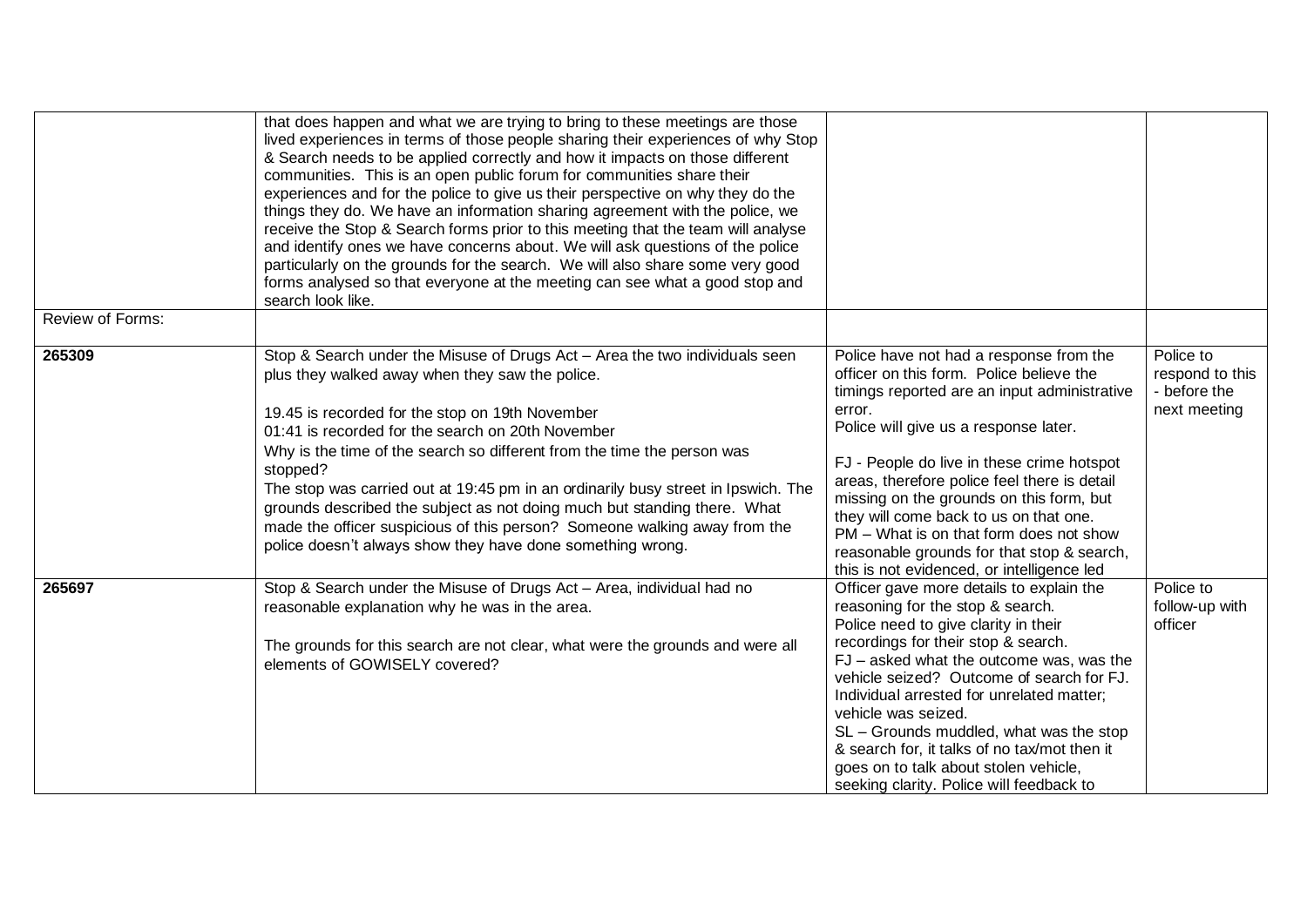|                       |                                                                                    | officer involved about records capture the                                        |                 |
|-----------------------|------------------------------------------------------------------------------------|-----------------------------------------------------------------------------------|-----------------|
|                       |                                                                                    | different legislation enacted.                                                    |                 |
| 265303                | Stop & Search under the Misuse of Drugs Act - Drug driving.                        | Feedback for arresting officer.                                                   | Feedback to     |
|                       |                                                                                    |                                                                                   | officer         |
|                       | An example of a good stop & search.                                                | PM - Forms like these will hopefully be                                           |                 |
|                       | Good observation of antecedents giving clear grounds for the stop & search,        | used in training to show new and other                                            |                 |
|                       | with a well written summary.                                                       | officers that it is possible to put on the face                                   |                 |
|                       |                                                                                    | of the forms that reasonable grounds for<br>which the stop & search has been      |                 |
|                       |                                                                                    | conducted.                                                                        |                 |
| 265248                | Stop & Search under the Misuse of Drugs Act - Vehicle stopped, intelligence marker | County lines - intelligence linked to subject.                                    | SM - Discuss    |
|                       | for past drug use.                                                                 | Person and vehicle were searched.                                                 | Terminology     |
|                       |                                                                                    | PM - Intelligence drug use and supply, the                                        | with his team.  |
|                       |                                                                                    | form does not mention any drug supply.                                            |                 |
|                       | Details for this stop & search appears to be limited. How old was the intel        | How long does intelligence stay on the                                            |                 |
|                       | marker? Did the BW show information to further warrant the stop & search?          | system? They shouldn't use old                                                    |                 |
|                       |                                                                                    | intelligence. There is no fixed term on how                                       |                 |
|                       |                                                                                    | long police use information from.                                                 |                 |
|                       |                                                                                    | We might need to go away and think about<br>our terminology and what officers are |                 |
|                       |                                                                                    | referring to when they use the term 'drug                                         |                 |
|                       |                                                                                    | use, drug supply.                                                                 |                 |
|                       |                                                                                    | The new refresher package for personal                                            |                 |
|                       |                                                                                    | safety training is centred around stop and                                        |                 |
|                       |                                                                                    | search. It reinforces the fact what 'recent                                       |                 |
|                       |                                                                                    | intelligence' should be.                                                          |                 |
|                       |                                                                                    |                                                                                   |                 |
|                       |                                                                                    | FJ - asked for the outcome. NFA.                                                  |                 |
| M37098120211201091105 | Stop & Search under the Misuse of Drugs Act - Individual walking, stopped as a     | Subject was recognised by the officer.                                            | More learning   |
|                       | person of interest.                                                                | More details given in the response.                                               | for officers on |
|                       |                                                                                    | Requests for more information within the                                          | recording the   |
|                       | The grounds for this search are not very clear. What made him a 'male of           | grounds.                                                                          | grounds for     |
|                       | interest', what does that mean what was he doing that made him of interest, was    |                                                                                   | the stop &      |
|                       | he acting suspiciously, if so, how? was GOWISELY used?                             |                                                                                   | search.         |
| M37183320211021184254 | Stop & Search under the Misuse of Drugs Act - Individual in area with no           | This form was not completed by the                                                |                 |
|                       | explanation why he was in the area - police intelligence.                          | searching officer. It was a female who                                            |                 |
|                       |                                                                                    |                                                                                   |                 |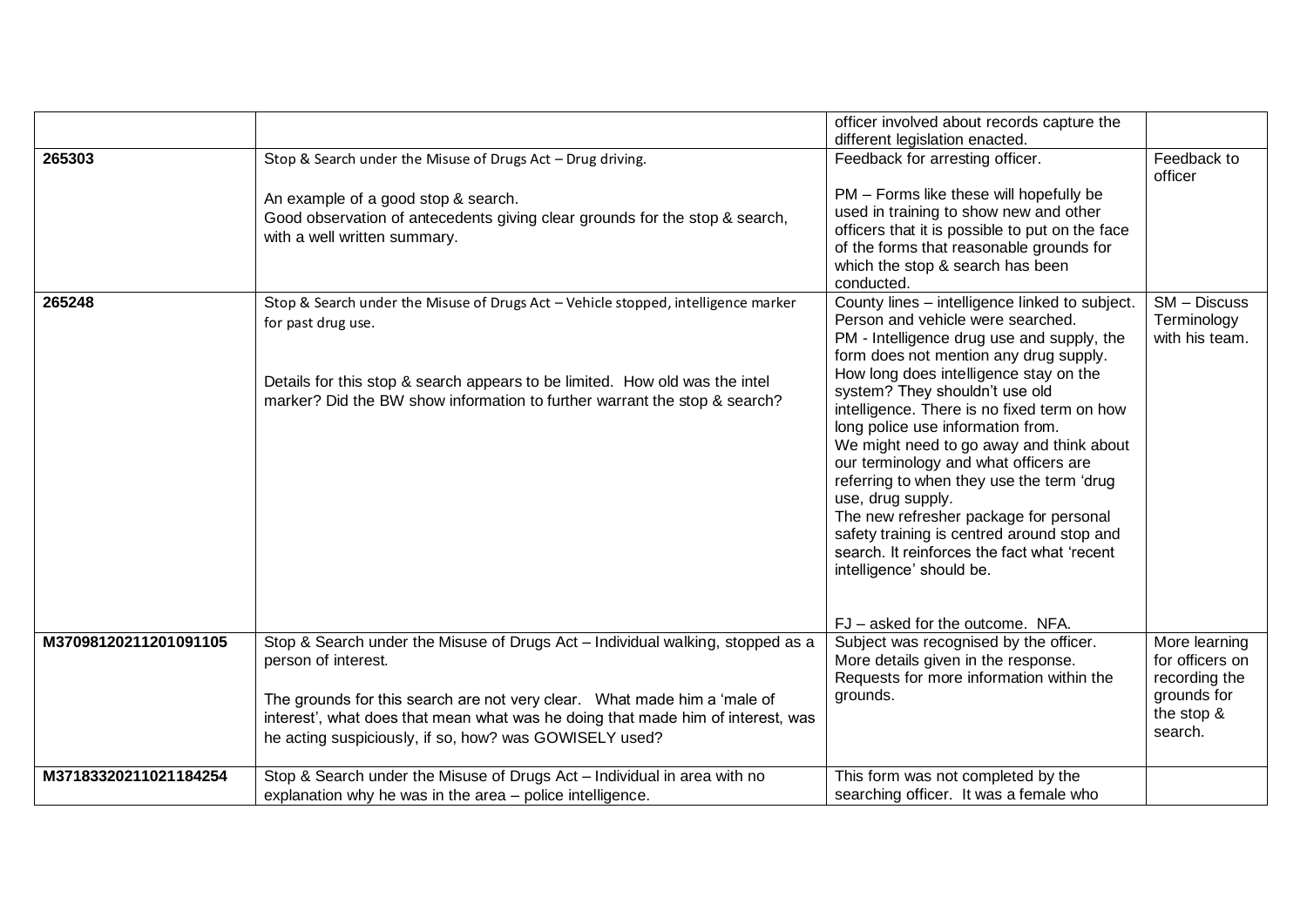|                       | Details for this stop & search is not clear. How recent was the intel?<br>My concerns are raised further by a comment from the supervisor: 'Having<br>reviewed body worn this is switched on after male is initially stopped and<br>handcuffed'.<br>As there is no evidence from the BW it cannot be said if the search & powers<br>were explained and carried out according to GOWISELY, assumptions have<br>been made that it was.                                                                                                                                                                                                                                                                                                                                                                                                          | stopped the officer and requested a male<br>officer to carry out the search.<br>There were inaccuracies in the form, but<br>the Officer did not check the form before it<br>was submitted.                            |                                                                                                      |
|-----------------------|-----------------------------------------------------------------------------------------------------------------------------------------------------------------------------------------------------------------------------------------------------------------------------------------------------------------------------------------------------------------------------------------------------------------------------------------------------------------------------------------------------------------------------------------------------------------------------------------------------------------------------------------------------------------------------------------------------------------------------------------------------------------------------------------------------------------------------------------------|-----------------------------------------------------------------------------------------------------------------------------------------------------------------------------------------------------------------------|------------------------------------------------------------------------------------------------------|
| <b>Strip Searches</b> | FJ - Request for data and discussion prompted by the recent story in the media<br>of a child stripped searched at school due to the smell of cannabis. The child<br>was searched by teachers. Nothing was found, they later called the police who<br>strip searched the child. FJ questioned if strip search was for class A drugs.<br>Community talking about it and have reported that in Ipswich they know of<br>children who have been strip searched.<br>FJ wanted to know the data in Suffolk, to include if the children had an<br>appropriate adult with them. From the data that have come forward, FJ says<br>she can see the strip search is disproportionate for black males.                                                                                                                                                     |                                                                                                                                                                                                                       |                                                                                                      |
|                       | Chief Inspector Simon Mills (SM)<br>If a person is brought into custody to be searched, they are booked in as a<br>detainee because they are detained for the search.<br>Under 14 years, they need an appropriate adult present.<br>15/16 years have they have a choice of an appropriate adult. If the appropriate<br>adult agrees, the child can be searched without the adult.<br>Children with additional needs, SM will need to delve into this further this further<br>but would suggest a risk assessment is undertaken by the custody sergeant that<br>an appropriate adult present.<br>Strip search – Top half of clothing first, then they take off the lower part of<br>clothing their clothing turns around and squat. No part of the persons boy is<br>touched. Intimate searches require a higher authority and usually done at |                                                                                                                                                                                                                       |                                                                                                      |
|                       | hospital. FJ, are there higher searches included in the data provided?<br>SM Yes, not all strip searches in data are because of stop and search. The data<br>given is for custody searches.<br>Strip searches in Suffolk for the last 15 months to 1 <sup>st</sup> January 2021 because of<br>Stop & Search has been a total of 38.                                                                                                                                                                                                                                                                                                                                                                                                                                                                                                           | SM will go away to re-look at data, he will<br>put the data in a readable format for FJ and<br>PM. FJ has requested a meeting with SM<br>and PM to discuss this further.<br>SM to give an update at the next meeting. | SM, FJ & PM<br>to meet to<br>discuss this<br>further before<br>the next<br>meeting. SM<br>to give an |